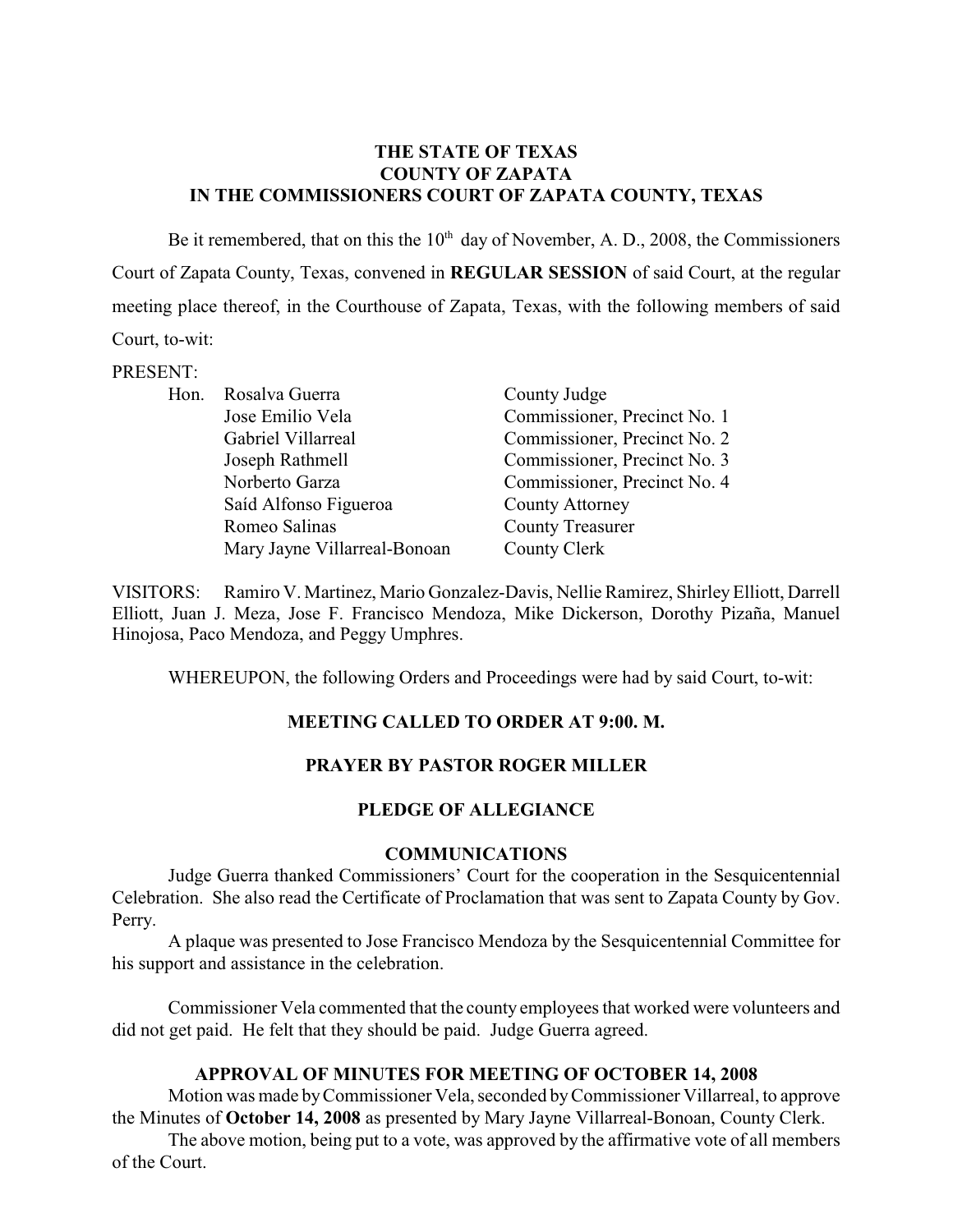## **DEPARTMENTAL REPORT BY LUIS LAURO GONZALEZ TAX ASSESSOR COLLECTOR**

Mr. Luis Lauro Gonzalez, Tax Assessor Collector, reported that \$11,905,343.10 were collected for the month of October. Collections for the Hotel Motel Tax were in the amount of \$17,909.07.

# **ORDER ACCEPTING RESIGNATION OF LARRY RAMIREZ AND TO ALLOW FIRE CHIEF TO HIRE ONE PARAMEDIC**

Motion was made byCommissioner Garza, seconded byCommissioner Vela, to approve and accept the resignation of Larry Ramirez and to allow the Fire Chief to hire one paramedic at \$ 12.39 per hour as requested by Fire Chief Juan Jose Meza.

The above motion, being put to a vote, was approved by the affirmative vote of all members of the Court.

## **ORDER APPROVING RESOLUTION PROHIBITING CERTAIN FIREWORKS IN ZAPATA COUNTY**

Motion was made by Commissioner Garza, seconded by Commissioner Vela, to approve a resolution prohibiting certain fireworks in the area of Zapata County (County Wide) as requested by Fire Chief Juan Jose Meza.

The above motion, being put to a vote, was approved by the affirmative vote of all members of the Court.

## **ORDER APPROVING TERMINATION OF EMPLOYMENT OF JUAN LONGORIA FROM WASTEWATER DEPARTMENT**

Motion was made by Commissioner Vela, seconded by Commissioner Villarreal, to approve termination of employment for Juan Longoria from the Wastewater Department. Juan Longoria abandoned his position on 08-04-2008 without proper notification to his immediate supervisor or his utility director and has not reported back to work since, as requested by Carlos Trevino, Jr. Water/Waste Water Director.

The above motion, being put to a vote, was approved by the affirmative vote of all members of the Court.

# **ORDER APPROVING SERVICES OF JEFF SNOWDEN, CAPEX CONSULTING GROUP TO PROVIDE UPDATE TO WATER AND WASTEWATER RATE STUDY AND ASSIST COUNTY IN DEVELOPMENT OF WATER ORDINANCE**

Motion was made by Commissioner Garza, seconded by Commissioner Villarreal, to engage the services of Jeff Snowden, CAPEX Consulting Group to provide an update to the Water and Wastewater rate study and to assist the County in the development of a Water Ordinance for the Water Plant. Fee will not exceed \$ 16,500.00 (10-409-730) as requested by Ramiro V. Martinez.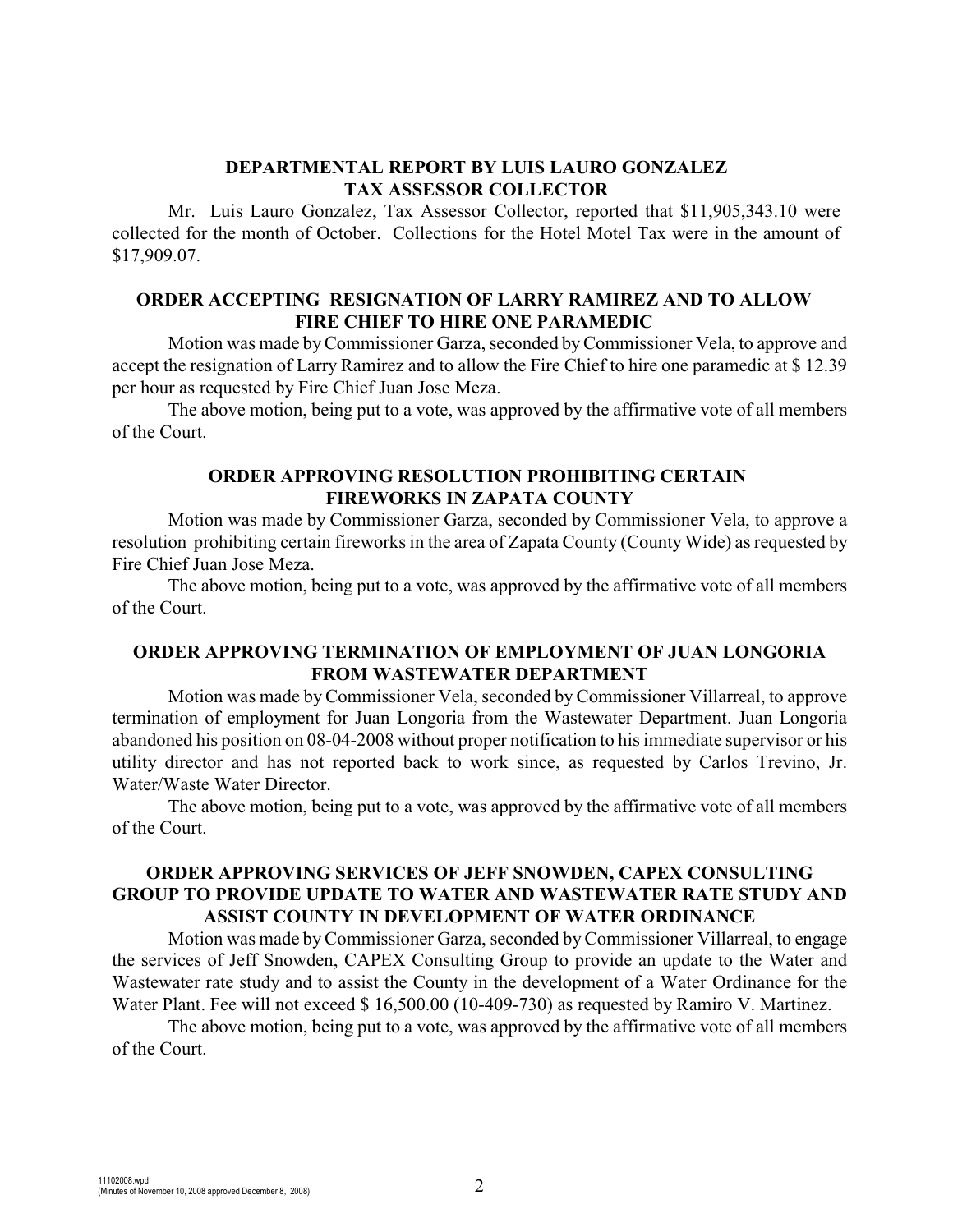# **ORDER APPROVING APPOINTMENT OF MANUEL GONZALEZ AS ENGINEER TO REPAIR JENNINGS ROAD AND PEDERNAL ROAD**

Motion was made byCommissioner Vela, seconded by Commissioner Villarreal, to approve the appointment of Manuel Gonzalez as the engineer to repair the Jennings Road and the Pedernal Road as requested by Ramiro V. Martinez.

The above motion, being put to a vote, was approved by the affirmative vote of all members of the Court.

# **ORDER APPROVING AND AWARDING BID FOR LOW BOY TRAILER TO RUSH TRUCKING COMPANY**

Motion was made by Commissioner Garza, seconded byCommissioner Villarreal, to approve and award bid for a low boy trailer to Rush Trucking Company at a price of \$64,000.00 as requested by Ramiro V. Martinez.

The above motion, being put to a vote, was approved by the affirmative vote of all members of the Court.

# **ORDER APPROVING ZAPATA COUNTY JUVENILE PROBATION POLICY AND PROCEDURE MANUAL 2008-2009**

Motion was made by Commissioner Vela, seconded by Commissioner Villarreal, to approve the Zapata County Juvenile Probation Policy and Procedure Manual as requested by Sandy J. Pippin-Gomez, Chief Juvenile Probation.

The above motion, being put to a vote, was approved by the affirmative vote of all members of the Court.

# **ORDER NAMING ARGUS ENVIRONMENTAL CONSULTANTS, LLC, AS INSPECTOR FOR ENFORCEMENT OF ZAPATA NOISE ORDINANCE ABATEMENT**

Motion was made by Commissioner Vela, seconded by Commissioner Villarreal, to approve and name Argus Environmental Consultants, LLC, as inspector for the enforcement of the Zapata County Noise Ordinance Abatement as requested by County Attorney Said Alfonso Figueroa.

The above motion, being put to a vote, was approved by the affirmative vote of all members of the Court.

## **ORDER APPROVING PERMISSION TO USE COUNTY PLAZITA FOR "LA RANCHERITA" GRAND OPENING**

Motion was made by Commissioner Vela, seconded by Commissioner Villarreal, to approve and grant permission to use County Plazita for "La Rancherita" Grand Opening as requested by Paco Mendoza, Executive Director, Zapata County Chamber of Commerce.

The above motion, being put to a vote, was approved by the affirmative vote of all members of the Court.

# **ORDER APPROVING RESIGNATION OF PATRICIA GARZA, SITE MANAGER AT SAN YGNACIO NUTRITION CENTER AND APPROVE TO HIRE ROSARIO GARZA AS SITE MANAGER**

Motion was made by Commissioner Villarreal, seconded byCommissioner Garza, to approve the resignation of Patricia Garza, site manager, at the San Ygnacio Nutrition Center and approve to hire of Rosario Garza as site manager at \$7.25 per hour for 6 hours a day, effective immediately as requested by Carmen Reyes.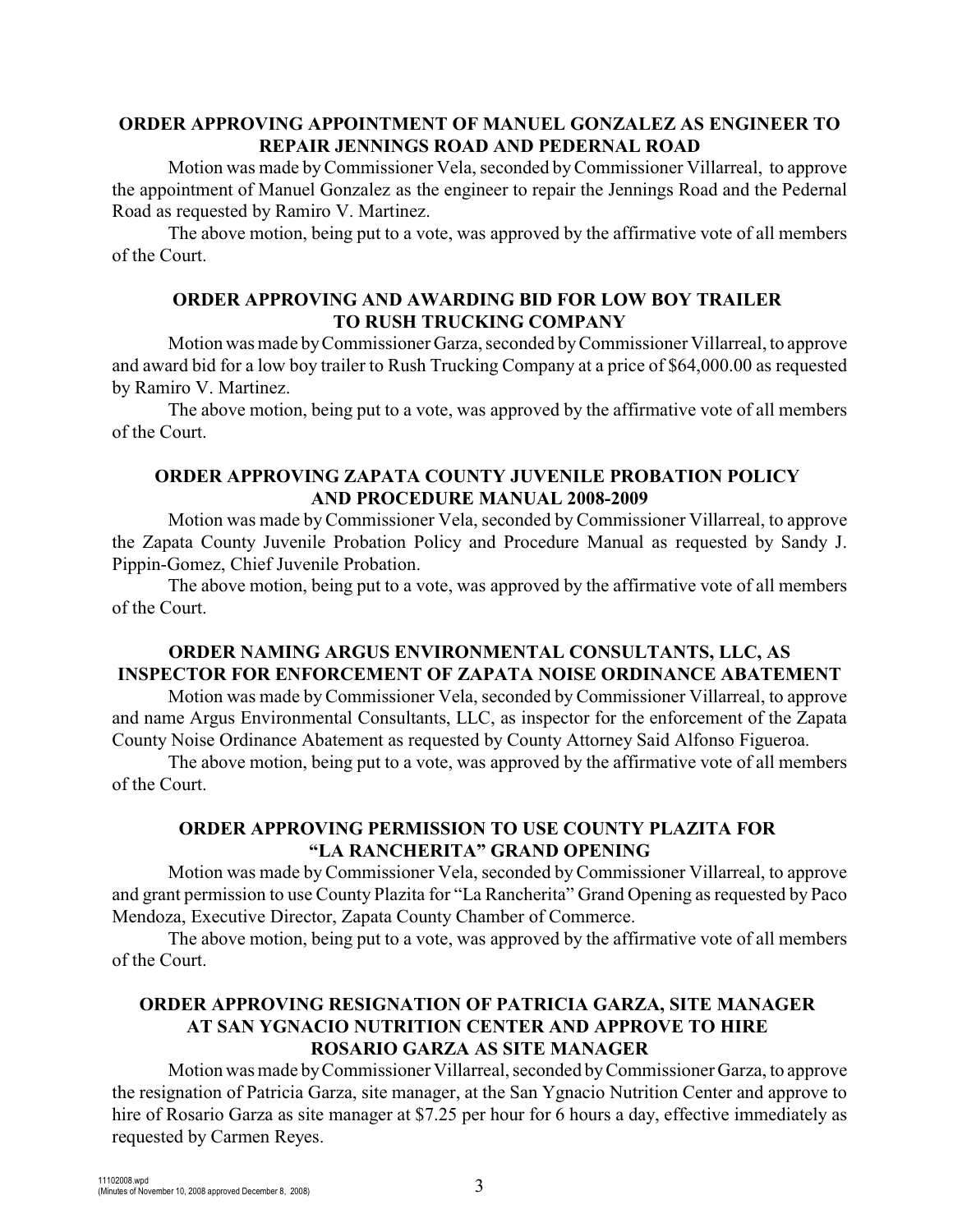The above motion, being put to a vote, was approved by the affirmative vote of all members of the Court.

# **ORDER APPROVING INSTALLATION OF STREET LIGHT AT 307 JUAREZ AVENUE IN SAN YGNACIO, TEXAS**

Motion was made byCommissioner Garza, seconded byCommissioner Villarreal, to approve installation of a street light at 307 Juarez Avenue in the town of San Ygnacio, Texas as requested by Commissioner Gabriel Villarreal, Pct. 2.

The above motion, being put to a vote, was approved by the affirmative vote of all members of the Court.

### **ORDER APPROVING INSTALLATION OF SECURITY LIGHTS**

Motion was made by Commissioner Villarreal, seconded by Commissioner Vela, to approve installation of security lights at 1510 Alamo and Guerrero Street, pole exists on Guerrero Street; 816 Diaz Street between 7th and 10th Street, pole exists; Laredo Street, between 4th and 7th Street, pole exists, as requested by Norberto Garza, Commissioner, Pct. 4.

The above motion, being put to a vote, was approved by the affirmative vote of all members of the Court.

# **NO ACTION WAS TAKEN ON REQUEST BY COUNTY JUDGE ROSALVA GUERRA TO APPROVE CURRENT TCDRS PROVISION PLAN WITH NO CHANGES FOR MEMBERS OR APPROVE AUTHORIZATION TO CHANGE TCDRS PLAN PROVISIONS AS PREPARED BY TCDRS REPRESENTATIVE (ACTION WAS TAKEN 10/14/2008)**

# **ORDER APPROVING REQUEST FOR BIDS FOR DURA-LAST ROOFING SYSTEM OR EQUIVALENT FOR COUNTY JAIL. AIRPORT HANGAR AND LIBRARY BUILDINGS**

Motion was made byCommissioner Garza, seconded by Commissioner Villarreal, to approve the request for bids for a Dura-Last Roofing System or equivalent for the County Jail, Airport Hanger and Library buildings as requested by Mario Gonzalez-Davis.

The above motion, being put to a vote, was approved by the affirmative vote of all members of the Court.

### **ORDER APPROVING BID FOR PRECINCT 4 PARK PAVILION**

Motion was made by Commissioner Rathmell, seconded by Commissioner Villarreal, to approve the bid of \$76,692 by Fig-Co Steel Buildings, being the lowest bidder for the Pct. 4 Park Pavilion as requested by Mario Gonzalez-Davis.

The above motion, being put to a vote, was approved by the affirmative vote of all members of the Court.

# **ORDER APPROVING COUNTY'S PARTICIPATION IN RAMP TXDOT AVIATION GRANT PROGRAM TO COVER 50% OF GENERAL AIRPORT MAINTENANCE EXPENSE**

Motion was made by Commissioner Garza, seconded by Commissioner Vela, to approve the County's participation in the RAMP TxDOT Aviation grant program to cover 50% of the cost of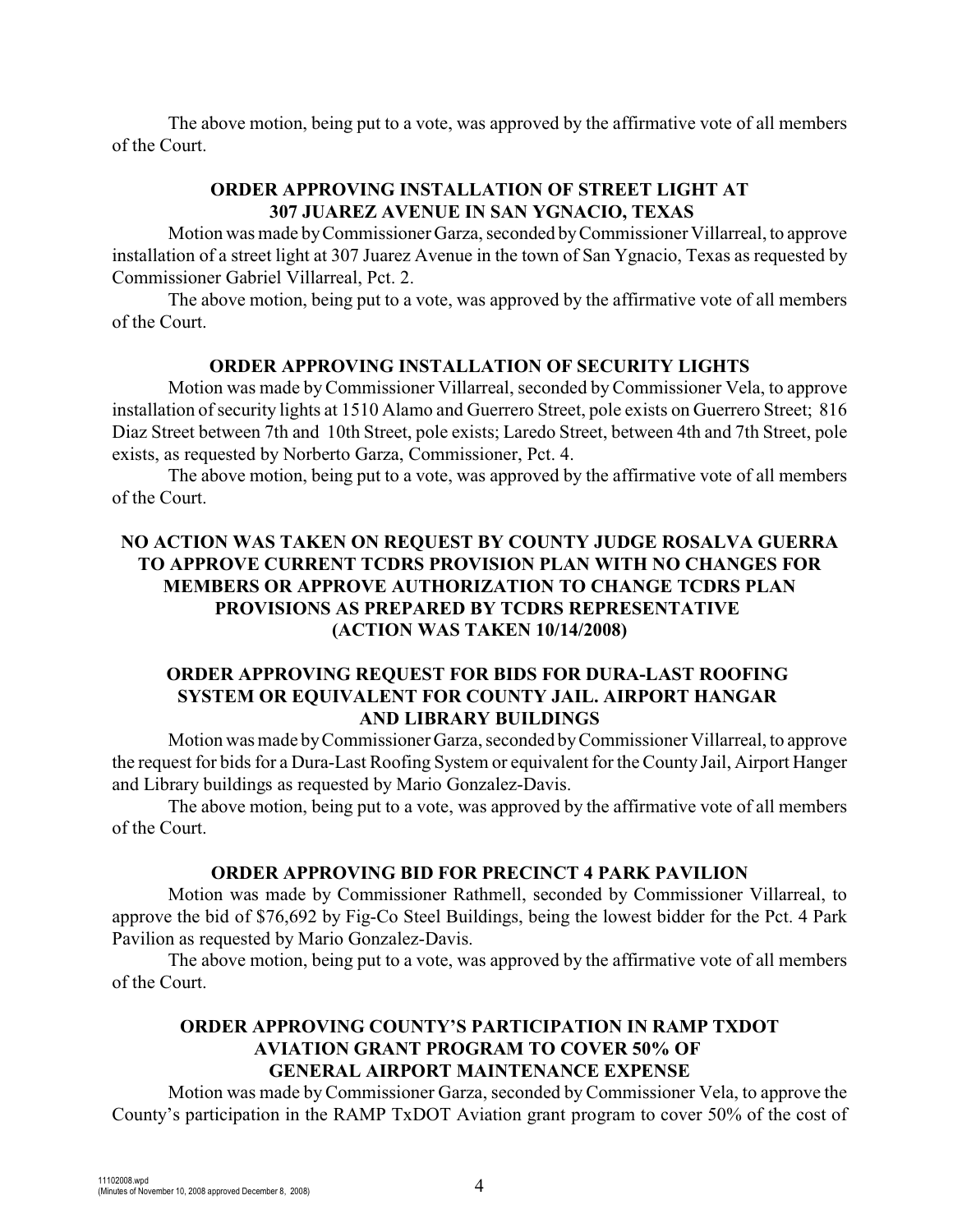general airport maintenance expenses up to \$50,000.00 of State matching funds as requested by Mario Gonzalez-Davis.

The above motion, being put to a vote, was approved by the affirmative vote of all members of the Court.

# **ORDER TO TABLE REQUEST BY COMMISSIONER JOE RATHMELL, ZAPATA COUNTY EDC, TO CONSIDER AND APPROVE NAMING RIGHTS FOR SCENIC OVERLOOK PAVILION AT FALCON LAKE PARK AND BOAT RAMP TO CHESAPEAKE ENERGY CORP.**

Motion was made by Commissioner Vela, seconded by Commissioner Garza to table request by Commissioner Joe Rathmell, Zapata County Economic Development Center, Inc. to consider and approve naming rights for the Scenic Overlook Pavilion at the Falcon Lake Park & Boat Ramp to Chesapeake Energy Corp. in consideration for the financial gift of \$25,000.00 donated on September 24, 2008. (The gift represents the estimated cost of construction for the pavilion).

The above motion, being put to a vote, was approved by the affirmative vote of all members of the Court.

### **ORDER APPOINTING RAMIRO V. MARTINEZ TO SERVE AS DIRECTOR ON THE ZAPATA COUNTY ECONOMIC DEVELOPMENT CENTER, INC. BOARD OF DIRECTORS**

Motion was made by Commissioner Rathmell, seconded by Commissioner Villarreal, to appoint Ramiro V. Martinez to serve as Director on the Zapata County Economic Development Center, Inc. Board of Directors as requested by Commissioner Joe Rathmell, Zapata County Economic Development Center Inc.

The above motion, being put to a vote, was approved by the affirmative vote of all members of the Court.

### **ORDER APPROVING AUDIT FOR ZAPATA ECONOMIC DEVELOPMENT CENTER**

Motion was made by Commissioner Villarreal, seconded by Commissioner Vela, to approve and order audit for Zapata Economic Development Center (funds to be used out of account number 10-409-737) as requested by County Judge, Rosalva Guerra. Audit will be delivered to the Court by Friday, November 14, 2008.

The above motion, being put to a vote, was approved by the affirmative vote of all members of the Court.

# **ORDER APPROVING CONTRACT FOR CONSTRUCTION MANAGEMENT AT RISK FOR ZAPATA COUNTY MUSEUM SUBMITTED BY BOBBY WHATLEY**

Motion was made by Commissioner Garza, seconded by Commissioner Vela, to approve the contract for construction management at risk for the Zapata County Museum, submitted by Bobby Whatley, Vice President, of PM2I, as recommended by Manuel Hinojosa, Architect as requested by Mario Gonzalez-Davis.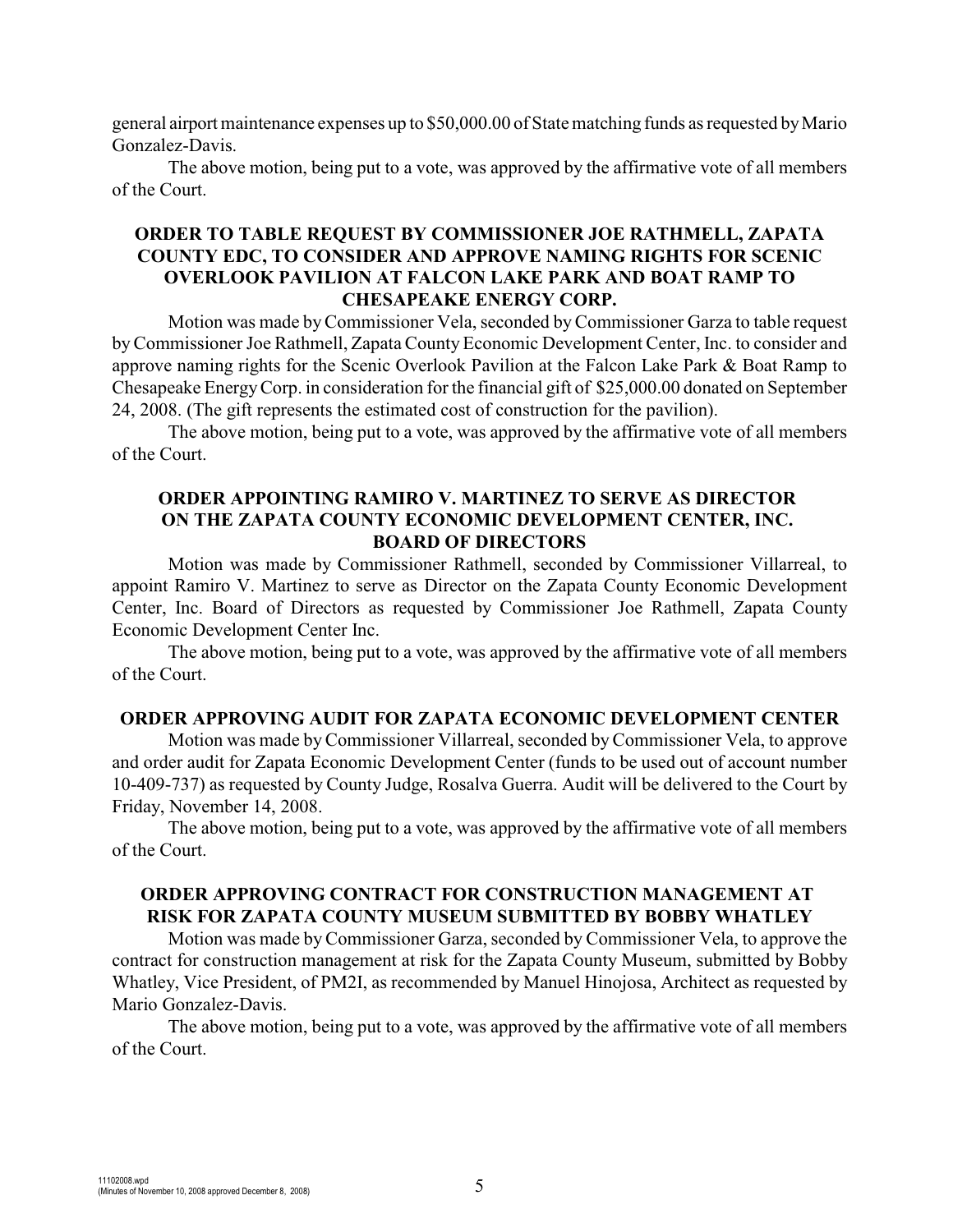# **ORDER APPROVING CONTRACT WITH MOTOROLA FOR CONSTRUCTION AND INSTALLATION OF COMMUNICATION TOWER UNDER FY 2007 STATE HOMELAND SECURITY GRANT PROGRAM**

Motion was made by Commissioner Garza, seconded byCommissioner Villarreal, to approve contract with Motorola for the construction and installation of the communication tower located at 23rd Avenue and Jackson Street under the FY 2007 State Homeland Security Grant Program in the amount not to exceed \$240,897.99 as requested by County Sheriff Sigifredo Gonzalez, Jr. Contract will be approved pending review of final contract by County Attorney Said Alfonso Figueroa and Sheriff Sigifredo Gonzalez, Jr., the contract shall include the demolishing of old tower. Committee to review contract: Commissioner Norberto Garza, Said Alfonso Figueroa, and Sheriff Sigifredo Gonzalez, Jr.

The above motion, being put to a vote, was approved by the affirmative vote of all members of the Court.

# **ORDER APPROVING RESOLUTION FOR ZAPATA COUNTY SHERIFF'S OFFICE TASK FORCE -OPERATION BORDER STAR GRANT #1982102**

Motion was made by Commissioner Garza, seconded by Commissioner Vela, to approve a resolution for Zapata County Sheriff's Office Task Force- Operation Border Star - Grant # 1982102 as requested by County Sheriff Sigifredo Gonzalez, Jr.

The above motion, being put to a vote, was approved by the affirmative vote of all members of the Court.

## **ORDER APPROVING TO HIRE AN ASSISTANT TO RENE GARCILAZO**

Motion was made by Commissioner Garza, seconded by Commissioner Vela, to approve to hire an assistant for Rene Garcilazo, on contract basis for three months at minimum wage, as requested by Rene Garcilazo.

The above motion, being put to a vote, was approved by the affirmative vote of all members of the Court.

## **ORDER APPROVING TO HIRE BETO MEJIA, TEMPORARILY, AS CONSTABLE FOR JUSTICE OF THE PEACE FERNANDO MUÑOZ TO FILL VACANCY**

Motion was made by Commissioner Vela, seconded by Commissioner Villarreal, to approve hiring of Beto Mejia, temporarily, as Constable for Justice of the Peace Fernando Muñoz to fill vacancy as requested by J.P. Fernando Muñoz.

The above motion, being put to a vote, was approved by the affirmative vote of all members of the Court.

## **MONTHLY REPORT OF ZAPATA COUNTY ECONOMIC DEVELOPMENT CENTER, INC.**

Peggy Umphres-Moffett, Zapata County Economic Development Center, Inc., submitted her written monthly report. The new office will be located at 1<sup>st</sup> Avenue and Delmar and will be shared with the Texas Workforce. Ms. Umphres-Moffet also reported that the audit will be delivered by Friday, November 14, 2008.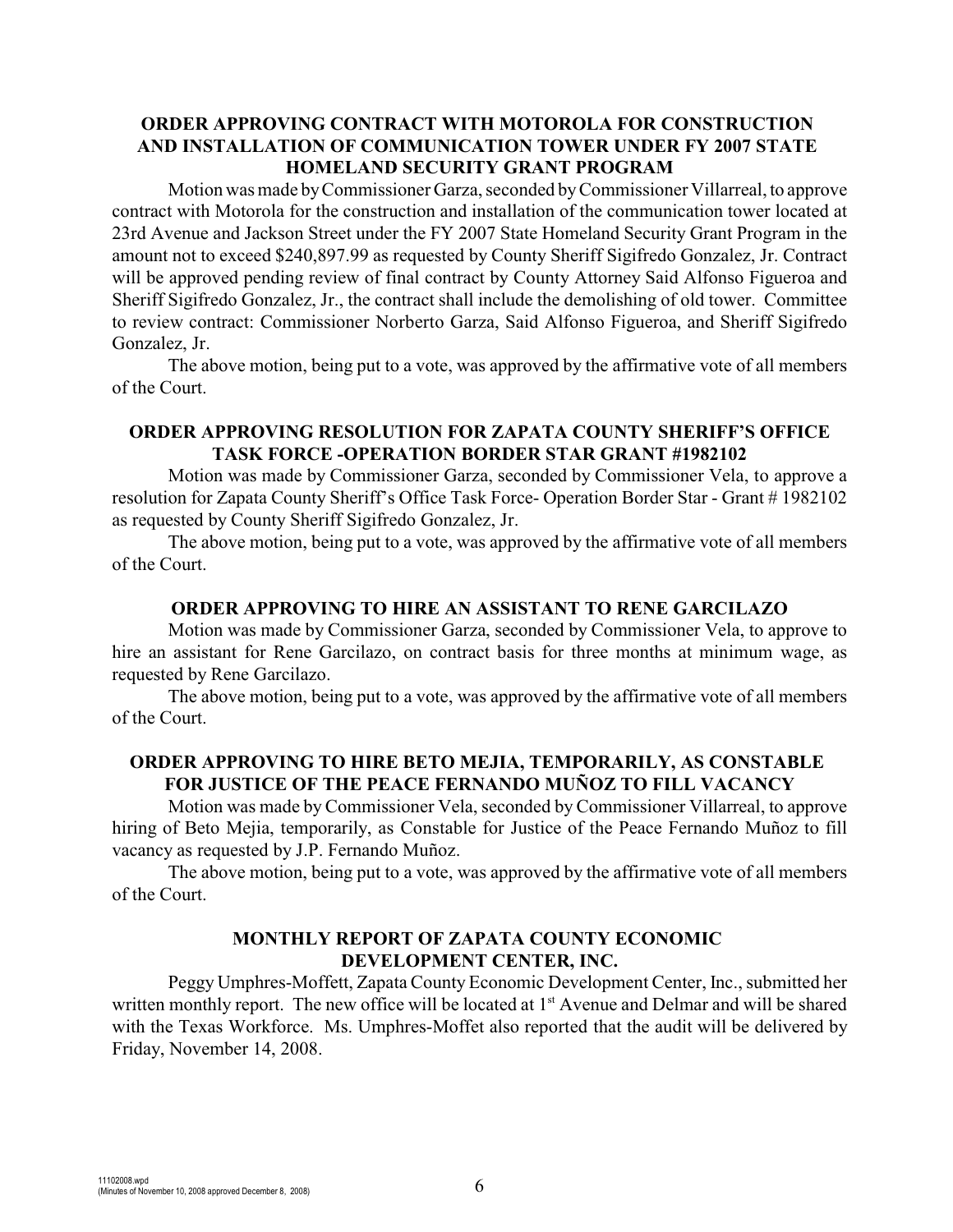# **PRESENTATION AND APPROVAL ON PROPOSED HEALTH INSURANCE RENEWAL FOR BLUE CROSS AND BLUE SHIELD INSURANCE PLANS**

Romeo Salinas, County Treasurer presented proposal for Health Insurance Renewal for Blue Cross and Blue Shield Insurance Plans.

Motion was made by Commissioner Vela, seconded by Commissioner Garza to approve proposed Health Insurance Renewal for Blue Cross and Blue Shield Insurance Plans effective December 1, 2008 to November 30, 2009 as requested by Romeo Salinas, County Treasurer. With the removal of the broker, there will be a 0.30% decrease in premiums.

The above motion, being put to a vote, was approved by the affirmative vote of all members of the Court.

#### **REPORT ON STATUS OF ROMEO T. FLORES PARK FROM NEGRETE & KOLAR**

Andres Mata with Negrete & Kolar gave report on status of the Romeo T. Flores Park. Mr. Mata reported that the retaining wall and steel structures are in place. Fabric canopy will soon be in place. Pool is almost completed. Sidewalks have been installed. Picnic tables with canopies will soon be in place. Ball parks are in place. A problem with the soil was encountered and is being addressed. The pool area will be fenced. Expected completion date is January 2009.

### **ORDER ADOPTING RESOLUTION TO COVER BORDER HAZARD MITIGATION PLAN**

Motion was made byCommissioner Vela, seconded by Commissioner Garza, to approve and adopt a resolution to cover the Border Hazard Mitigation Plan as requested by Larry Dovalina.

The above motion, being put to a vote, was approved by the affirmative vote of all members of the Court.

County Judge Rosalva Guerra, announced that the Falcon Sesquicentennial Committee donated a cake for everyone to enjoy, it is located at the rotunda.

# **MOTION TO RECESS UNTIL 2:05 P.M. WAS MADE BY COMMISSIONER GARZA, SECONDED BY COMMISSIONER VELA**

# **COMMISSIONER VILLARREAL AND COUNTY ATTORNEY SAID ALFONSO FIGUEROA WERE EXCUSED FOR THE AFTERNOON**

# **MOTION TO RECONVENE AT 2:05 P.M. WAS MADE BY COMMISSIONER VELA, SECONDED BY COMMISSIONER GARZA**

## **ORDER APPROVING CONTRACT FOR MANAGEMENT SERVICES FOR ZAPATA HIGHER EDUCATION ADVANCE TECHNOLOGY CENTER ORCA AND EDA PROJECT**

Motion was made byCommissioner Rathmell, seconded byCommissioner Garza, to approve the contract for Management Services for the Zapata Higher Education Advance Technology Center ORCA and EDA Project as submitted by Mario Gonzalez,-Davis as requested by Mario Gonzalez-Davis.